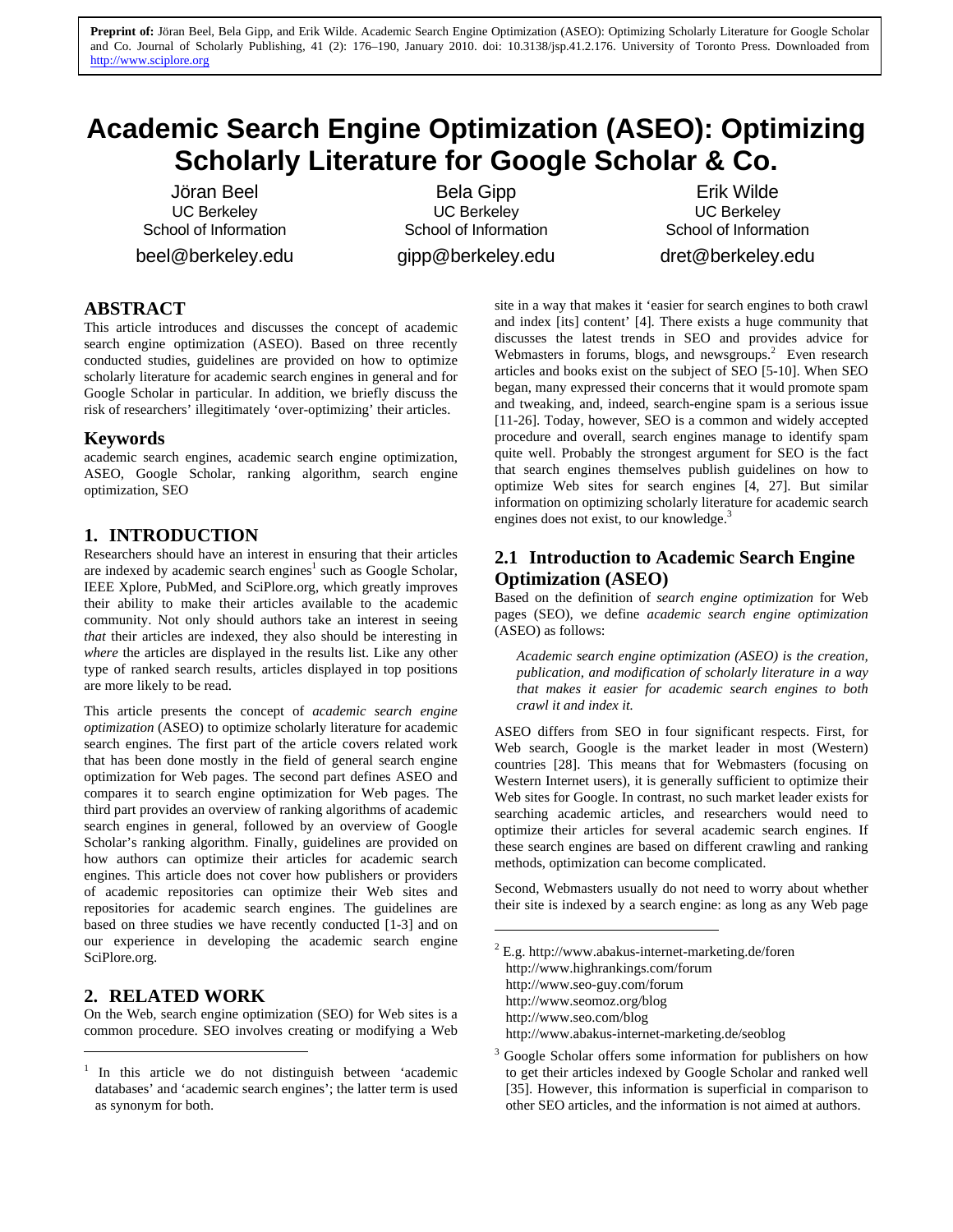is linked to an already indexed page, it will be crawled and indexed by Web search engines at some point. The situation is different in academia, where only a fraction of all published material is available on the Web and accessible to Web-based academic search engines such as CiteSeer. Most academic articles are stored in publishers' databases; they are part of the 'academic invisible web,' [29] and (academic) search engines usually cannot access and index these articles. A few academic search engines, such as Scirus and Google Scholar, cooperate with publishers, but still they do not cover all existing articles [30-32]. Researchers therefore need to think seriously about how to get their articles indexed by academic search engines.

Third, Webmasters can alter their pages by adding or replacing words and links, deleting pages, offering multiple versions with slight variations, and so on; in this way they can test new methods and adapt to changes in ranking algorithms. Scholarly authors can hardly do so: once an article is published, it is difficult and sometimes impossible to alter it. Therefore, ASEO needs to be performed particularly carefully.

Finally, Web search engines usually index all text on a Web site, or at least the majority of it. In contrast, some academic search engines do not index a document's full text but instead index only the title and abstract. This means that for some academic search engines authors need to focus on the article's title and abstract, but in other cases they still have to consider the full text for other search engines.

# **2.2 An Overview of Academic Search Engines' Ranking Algorithms**

The basic concept of keyword-based searching is the same for all major (academic) search engines. Users search for a search term in a certain document field (e.g., title, abstract, body text), or in all fields, and all documents containing the search term are listed on the results page. Academic search engines use different ranking algorithms to determine in which position the results are displayed. Some let the user choose one factor on which to rank the results (common ranking factors are publication date, citation count, author or journal name and reputation, and relevance of the document); others combine the ranking factors into one algorithm, and, more often than not, the user has no influence on the factor's weighting.

The *relevance* of a document is basically a function of how often the search term occurs in that document and in which part of the document it occurs. Generally speaking, the more often a search term occurs in the document, and the more important the document field is in which the term occurs, the more relevant the document is considered<sup>4</sup>. This means that an occurrence in the title is weighted more heavily than an occurrence in the abstract, which carries more weight than an occurrence in a (sub)heading, than in the body text, and so on. Possible document fields that may be weighted differently by academic search engines are:<sup>5</sup>

• Title

1

- Author names
- **Abstract**
- (Sub)headings
- Author keywords
- Body text
- Tables and figures
- Publication name (name of journal, conference, proceedings, book, etc.)
- User keywords (Social tags)
- Social annotations
- **Description**
- Filename
- URI

The metadata of electronic files are especially important for academic search engines crawling the Web. When a search engine finds a PDF on the Web, it does not know whether this PDF represents an academic article, or which one it belongs to; therefore, the PDF must be identified, and one way to do this is by extracting the author and title. This can be done by analyzing the full text of the document or the metadata of the PDF.

It is also important to note that text in figures and tables usually is indexed only if it is embedded as real text or within a vector graphic. If text is embedded as a raster graphic (e.g., \*.bmp, \*.png, \*.gif, \*.tif, \*.jpg), most, if not all, search engines will not index the text (see Figures 1 and 2 for an illustration of differences between vector and raster/bitmap graphics).<sup>6</sup> To our knowledge, none of the major academic search engines currently considers synonyms. This means that a document containing only the term 'academic search engine' would not be found via a search for 'scientific paper search engine' or 'academic database.' What most academic search engines do is stemming: words are reduced to their stems (e.g., 'analysed' and 'analysing' would be reduced to 'analyse').

# **2.3 Google Scholar's Ranking Algorithm**

Google Scholar is one of those search engines that combine several factors into one ranking algorithm. The most important factors are relevance, citation count, author name(s), and name of publication.<sup>7</sup>

### *2.3.1 Relevance*

1

Google Scholar focuses strongly on document titles. Documents containing the search term in the title are likely to be positioned near the top of the results list. Google Scholar also seems to consider the length of a title: In a search for the term 'SEO,' a document titled 'SEO: An Overview' would be ranked higher than one titled 'Search Engine Optimization (SEO): A Literature Survey of the Current State of the Art.'

<sup>4</sup> Some algorithms, such as the BM25(f ), saturate when a word occurs often in the text [36].

<sup>5</sup> Some of the data could be retrieved from the document full text, other from the metadata (of electronic files)

<sup>6</sup> Theoretically search engines could index the text in raster/bitmap graphics, but they would have to apply optical character recognition (OCR). To our knowledge, no search engine currently does this, although some are using OCR to index complete scans of scholarly literature.

 $7$  Google Scholar offers different search functions. For instance, it is possible to search for 'related articles' and 'recent articles.' In this article we focus on the normal ranking algorithm, which is applied for the standard keyword search.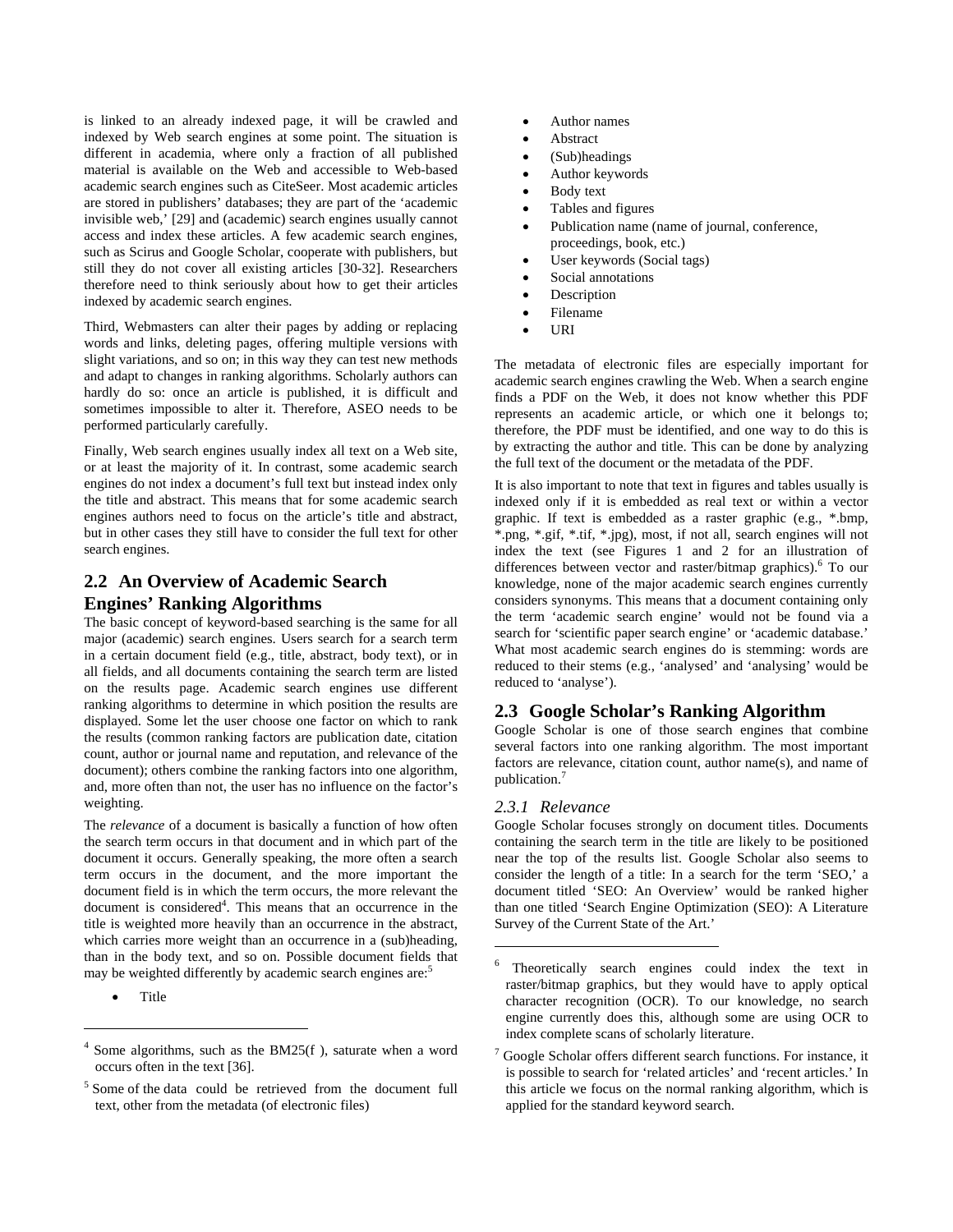Although Google Scholar indexes entire documents, the total search term count in the document has little or no impact. In a search for 'recommender systems,' a document containing fifty instances of this term would not necessarily be ranked higher than a document containing only ten instances.



**Figure 1: Example of a Vector Graphic** 

Like other search engines, Google Scholar does not index text in figures and tables inserted as raster/bitmap graphics, but it does index text in vector graphics. It is also known that neither synonyms nor PDF metadata are considered.

#### *2.3.2 Citation Counts*

1

Citation counts play a major role in Google Scholar's ranking algorithm, as illustrated in Figure 3, which shows the mean citation count for each position in Google Scholar.<sup>8</sup> It is clear that, on average, articles in the top positions have significantly more citations than articles in the lowest positions. This means that to achieve a good ranking in Google Scholar, many citations are essential. Google Scholar seems not to differentiate between selfcitations and citations by third parties.





**Figure 2: Example of a Bitmap Graphic** 

### *2.3.3 Author and Publication Name*

If the search query includes an author or publication name, a document in which either appears is likely to be ranked high. For instance, seventy-four of the top 100 results of a search for 'arteriosclerosis and thrombosis cure' were articles about various (medical) topics from the journal Arteriosclerosis, Thrombosis, and Vascular Biology, many of which did not include the search term either in the title or in the full text [2].



#### *2.3.4 Other factors*

Google Scholar's standard search does not consider publication dates. However, Google Scholar offers a special search function for 'recent articles,' which limits results to articles published within the past five years. Furthermore, Google Scholar claims to consider both publication and author reputation [33]. However, we could not research the influence of these factors because of a lack of data, and therefore we do not consider them here.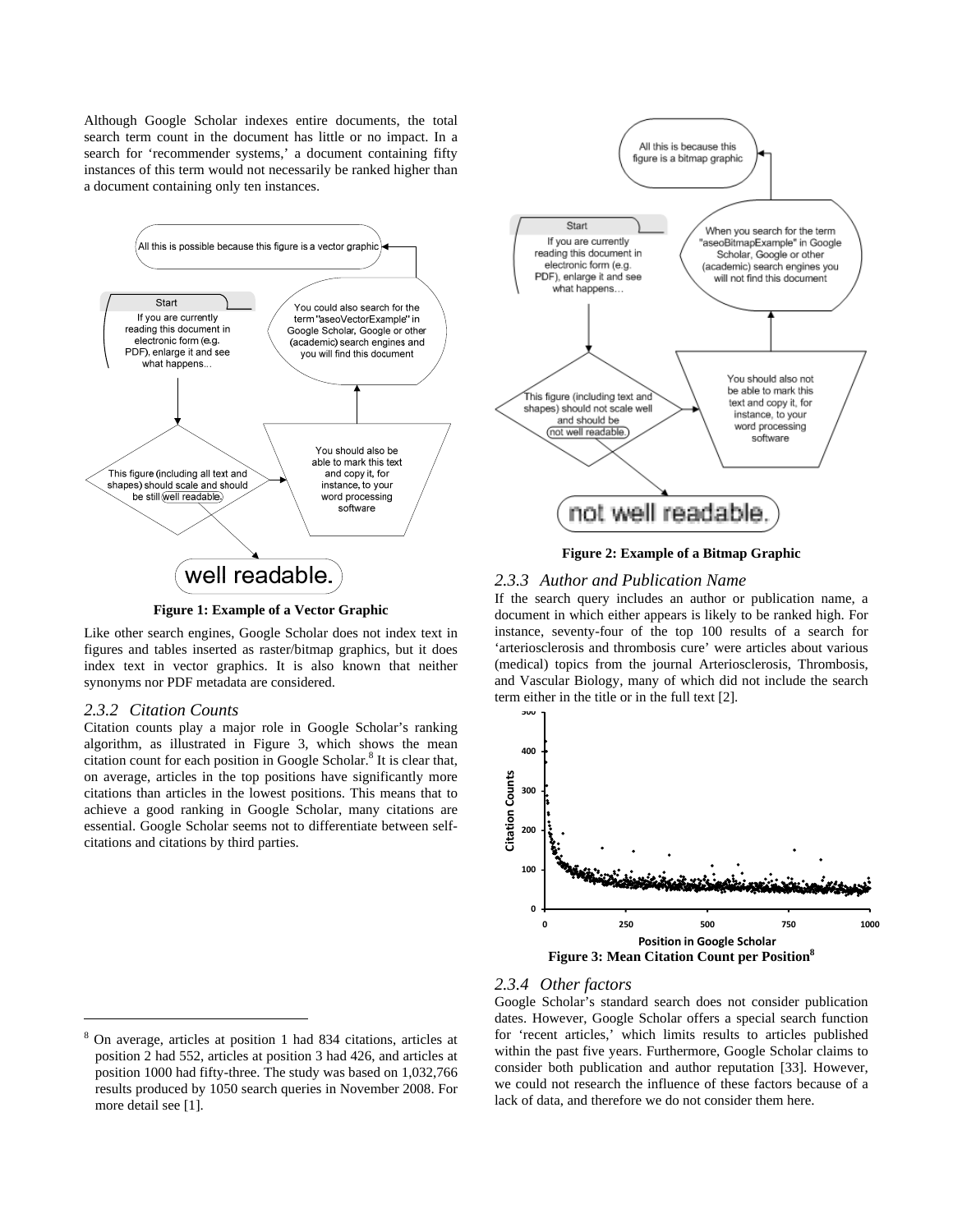### *2.3.5 Sources Indexed by Google Scholar*

Bert van Heerde, a professional in the field of SEO, uses the term 'invitation based search engine' to describe Google Scholar: Only articles from trusted sources and articles that are 'invited' (cited) by articles already indexed are included in the database [34]. 'Trusted sources,' in this case, are publishers that cooperate directly with Google Scholar, as well as publishers and Webmasters who have requested that Google Scholar crawl their databases and Web sites.<sup>9</sup>

Once an article is included in Google Scholar's database, Google Scholar searches the Web for corresponding PDF files, even if a trusted publisher has already provided the full text.<sup>10</sup> It makes no difference on which site the PDF is published; for instance, Google Scholar has indexed PDF files of our articles from the publisher's site, our university's site, our private home pages, and SciPlore.org. PDFs found on the Web are linked directly on Google Scholar's results pages, in addition to the link to the publisher's full text (see Figure 4 for an illustrative example).

Google Scholar's Ranking Algorithm: The Impact of Articles' Age (An Empirical Study) - Sciplore.org (PDF) Consider the Computers of the International Computer of the Computer Science<br>
... Joran Beel & Bela Gipp Otto-von-Guericke University Department of Computer Science<br>
ITI / VLBA-Lab / Scienstein Magdeburg, Germany j.beel(b.

#### **Figure 4: Linking database entries with external PDFs**

If different PDF files of an article exist, Google Scholar groups them to improve the article's ranking [35]. For instance, if a preprint version of an article is available on the author's Web page and the final version is available on the publisher's site, Google indexes both as one version. If the two versions contain different words, Google Scholar associates all contained words with the article. This is an interesting feature that we will discuss in more detail in the next section.

# **3. OPTIMIZING SCHOLARLY LITERATURE FOR GOOGLE SCHOLAR AND OTHER ACADEMIC SEARCH ENGINES**

### **3.1 Preparation**

1

In the beginning it is necessary to think about the most important words that are relevant to the article. It is not possible to optimize one document for dozens of keywords, so it is better to choose a few. There are tools that help in selecting the right keywords, such as Google Trends, Google Insights, Google Adwords keyword tool, Google Search–based keyword tool, and Spacky.<sup>11</sup>

https://adwords.google.com/select/KeywordToolExternal;

It might be wise not to select those keywords that are most popular. It is usually a good idea to query the common academic search engines using each proposed keyword; if the search already returns hundreds of documents, it may be better to choose another keyword with less competition.<sup>12</sup>

# **3.2 Writing Your Article**

Once the keywords are chosen, they need to be mentioned in the right places: in the title, and as often as possible in the abstract and the body of the text (but, of course, not so often as to annoy readers). Although in general titles should be fairly short, we suggest choosing a longer title if there are many relevant keywords.

Synonyms of important keywords should also be mentioned a few times in the body of the text, so that the article may be found by someone who does not know the most common terminology used in the research field. If possible, synonyms should also be mentioned in the abstract, particularly because some academic search engines do not index the document's full text.

Be consistent in spelling people's names, taking special care with names that contain special characters. If names are used inconsistently, search engines may not be able to identify articles or citations correctly; as a consequence, citations may be assigned incorrectly, and articles will not be as highly ranked as they could be. For instance, *Jöran*, *Joeran*, and *Joran* are all correct spellings of the same name (given different transcription rules), but Google Scholar sees them as three different names.

The article should use a common scientific layout and structure, including standard sections: *introduction*, *related work*, *results*, and so on. A common scientific layout and structure will help Web-based academic search engines to identify an article as scientific.

Academic search engines, and especially Google Scholar, assign significant weight to citation counts. Citations influence whether articles are indexed at all, and they also influence the ranking of articles. We do not want to encourage readers to build 'citation circles,' or to take any other unethical action. But any published articles you have read that relate to your current research paper should be cited. When referencing your own published work, it is important to include a link where that work can be downloaded. This helps readers to find your article and helps academic search engines to index the referenced article's full text. Of course, this can also be done for other articles that have well-known (i.e., stable and possibly canonical) download locations.

### **3.3 Preparing for Publication**

 $\overline{a}$ 

Text in figures and tables should be machine readable (i.e., vector graphics containing font-based text should be used instead of rasterized images) so that it can easily be indexed by academic search engines. Vector graphics also look more professional, and are more user friendly, than raster/bitmap graphics. Graphics

<sup>9</sup> Visit http://www.google.com/support/scholar/bin/request.py to ask Google Scholar to crawl your Web site containing scholarly articles.

 $10$  Google Scholar also indexes other file types, such as PostScript (\*.ps), Microsoft Word (\*.doc), and MS PowerPoint (\*.ppt). Here we focus on PDF, which is the most common format for scientific articles.

<sup>11</sup> Google Trends http://www.google.com/trends Google Insights http://www.google.com/insights/search/ Google Adwords

Google keyword tool, http://google.com/sktool/ Spacky, http://www.spacky.com

<sup>&</sup>lt;sup>12</sup> For example, keywords such as 'Web' and 'HTML' may be of limited use because there are too many papers published in that space, in which case it makes more sense to narrow the scope and choose better-differentiated keywords.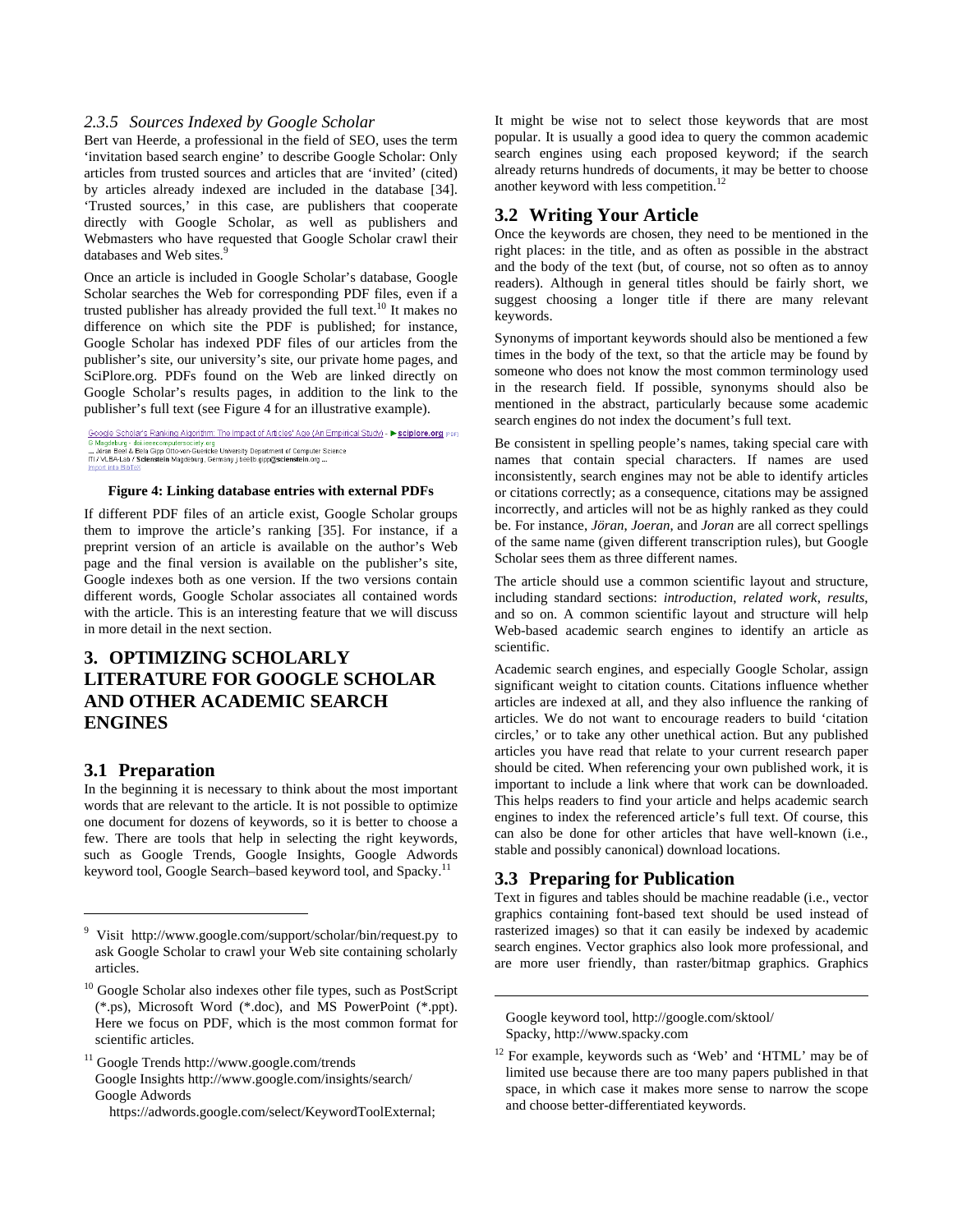stored as JPEG, BMP, GIF, TIFF, or PNG files are not vector graphics.

When documents are converted to PDF, all metadata should be correct (especially author and title). Some search engines use PDF metadata to identify the file or to display information about the article on the search results page. It may also be beneficial to give a meaningful file name to each article.

### **3.4 Publishing**

As part of the optimization process, authors should consider the journal's or publisher's policies. Open-access articles usually receive more citations than articles accessible only by purchase or subscription; and, obviously, only articles that are available on the Web can be indexed by Web-based academic search engines. Accordingly, when selecting a journal or publisher for submission, authors should favor those that cooperate with Google Scholar and other academic search engines, since the article will potentially obtain more readers and receive more citations.13 If a journal does not publish online, authors should favor publishers who at least allow authors to put their articles on their or their institutions' home pages.

### **3.5 Follow-Up**

l

There are three ways to optimize articles for academic search engines after publication.

The first is to publish the article on the author's home page, so that Web-based academic search engines can find and index it even if the journal or publisher does not publish the article online. An author who does not have a Web page might post articles on an institutional Web page or upload it to a site such as Sciplore.org, which offers researchers a personal publications home page that is regularly crawled by Google Scholar (and, of course, by SciPlore Search). However, it is important to determine that posting or uploading the article does not constitute a violation of the author's agreement with the publisher.

Second, an article that includes outdated words might be replaced by either updating the existing article or publishing a new version on the author's home page. Google Scholar, at least, considers all versions of an article available on the Web. We consider this a good way of making older articles easier to find. However, this practice may also violate your publisher's copyright policy, and it may also be considered misbehavior by other researchers. It could also be a risky strategy: at some point in the future, search engines may come to classify this practice as spamming. In any case, updated articles should be clearly labeled as such, so that readers are aware that they are reading a modified version.

Third, it is important to create meaningful parent Web pages for PDF files. This means that Web pages that link to the PDF file should mention the most important keywords and the PDFs metadata (title, author, and abstract). We do not know whether any academic search engines are considering these data yet, but normal search engines do consider them, and it seems only a matter of time before academic search engines do, too.

# **4. DISCUSSION**

As was true in the beginning for classic SEO, there are some reservations about ASEO in the academic community. When we submitted our study about Google Scholar's ranking algorithm [2] to a conference, it was rejected. One reviewer provided the following feedback:

*I'm not a big fan of this area of research […]. I know it's in the call for papers, but I think that's a mistake.* 

### A second reviewer wrote,

*[This] paper seems to encourage scientific paper authors to learn Google scholar's ranking method and write papers accordingly to boost ranking [which is not] acceptable to scientific communities which are supposed to advocate true technical quality/impact instead of ranking.* 

ASEO should not be seen as a guide on how to cheat academic search engines. Rather, it is about helping academic search engines to understand the content of research papers and, thus, about how to make this content more widely and easily available. Certainly, we can anticipate that some researchers will try to boost their rankings in illegitimate ways. However, the same problem exists in regular Web searching; and eventually Web search engines manage to avoid spam with considerable success, and so will academic search engines. In the long term, ASEO will be beneficial for all – authors, search engines, and users of search engines. Therefore, we believe that academic search engine optimization (ASEO) should be a common procedure for researchers, similar to, for instance, selecting an appropriate journal for publication.

### **ACKNOWLEDGEMENTS**

We thank the SEO Bert van Heerde from Insyde (http://www.insyde.nl/) for his valuable feedback, and Barbara Shahin for proofreading this article.

# **ABOUT THE AUTHORS**

The research career of Jöran Beel and Bela Gipp began about ten years ago when they won second prize in Jugend Forscht, Germany's largest and most reputable youth science competition and received awards from, among others, German Chancellor Gerhard Schröder for their outstanding research work. In 2007, they graduated with distinction at OVGU Magdeburg, Germany, in the field of computer science. They now work for the VLBA-Lab and are PhD students, currently at UC Berkeley as visiting student researchers. During the past years they have published several papers about academic search engines and research paper recommender systems.

Erik Wilde is Adjunct Professor at the UC Berkeley School of Information. He began his work in Web technologies and Web architectures a little over ten years ago by publishing the first book providing a complete overview of Web technologies. After focusing for some years on XML technologies, XML and modelling, mapping issues between XML and non-tree metamodels, and XML-centric design of applications and data models, he has recently shifted his main focus to information and application architecture, mobile applications, geo-location issues on the Web, and how to design data sharing that is open and accessible for many different service consumers.

 $13$  The main criteria for selecting a publisher or journal, of course, should still be its reputation and its general suitability for the paper. The policy is to be seen as an additional factor.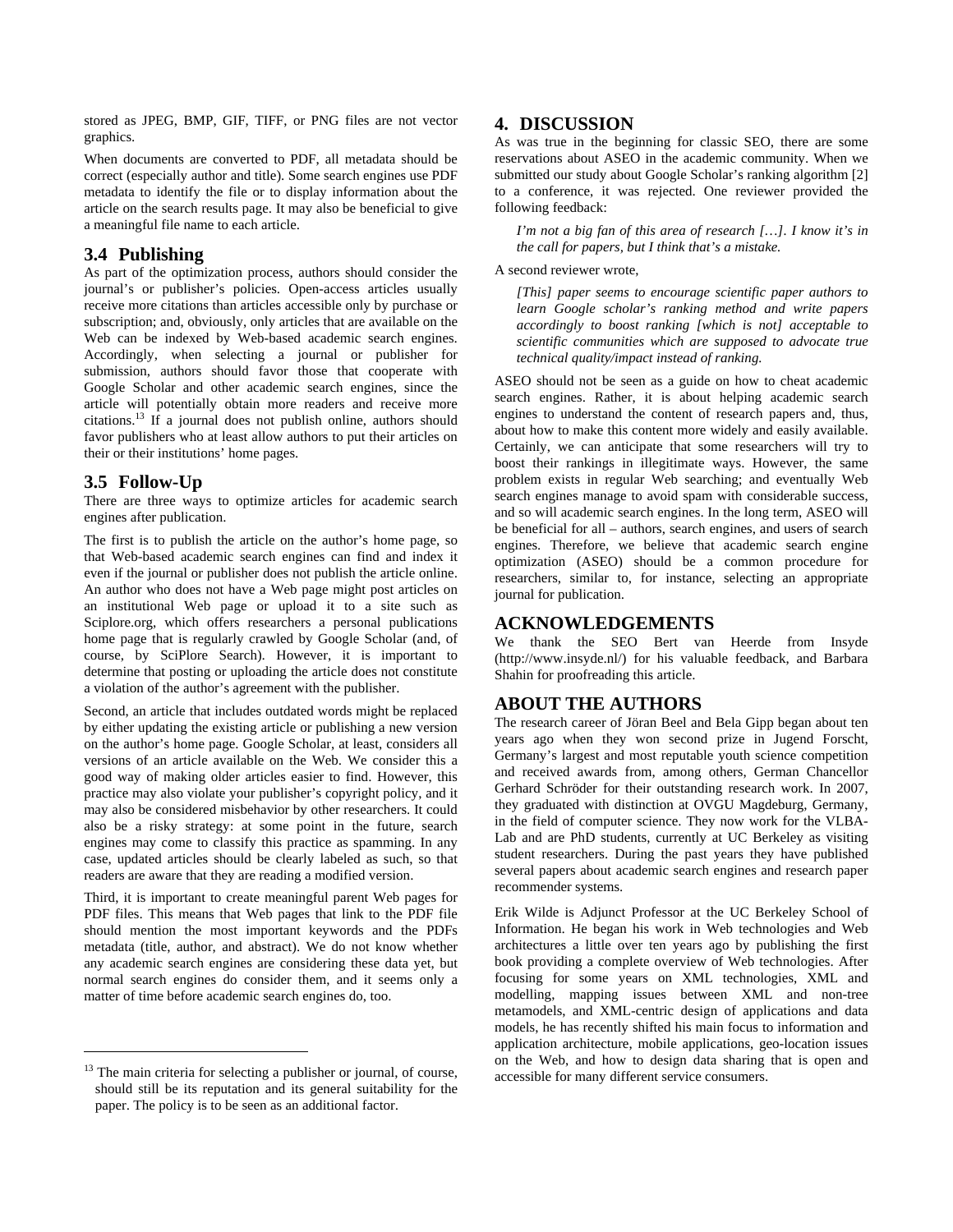# **REFERENCES**

[1] Jöran Beel and Bela Gipp. Google Scholar's Ranking Algorithm: The Impact of Citation Counts (An Empirical Study). In André Flory and Martine Collard, editors, *Proceedings of the 3rd IEEE International Conference on Research Challenges in Information Science (RCIS'09)*, pages 439–446, Fez (Morocco), April 2009. IEEE. doi: 10.1109/RCIS.2009.5089308. ISBN 978- 1-4244-2865-6. Available on http://www.sciplore.org.

[2] Jöran Beel and Bela Gipp. Google Scholar's Ranking Algorithm: An Introductory Overview. In Birger Larsen and Jacqueline Leta, editors, *Proceedings of the 12th International Conference on Scientometrics and Informetrics (ISSI'09)*, volume 1, pages 230–241, Rio de Janeiro (Brazil), July 2009. International Society for Scientometrics and Informetrics. ISSN 2175-1935. Available on http://www.sciplore.org.

[3] Jöran Beel and Bela Gipp. Google Scholar's Ranking Algorithm: The Impact of Articles' Age (An Empirical Study). In Shahram Latifi, editor, *Proceedings of the 6th International Conference on Information Technology: New Generations (ITNG'09)*, pages 160–164, Las Vegas (USA), April 2009. IEEE. doi: 10.1109/ITNG.2009.317. ISBN 978-1424437702. Available on http://www.sciplore.org.

[4] Google. Google's Search Engine Optimization Starter Guide. PDF, November 2008. URL http://www.google.com/ webmasters/docs/search-engine-optimization-starter-guide.pdf.

[5] Albert Bifet and Carlos Castillo. An Analysis of Factors Used in Search Engine Ranking. In *Proceedings of the 14th International World Wide Web Conference (WWW2005), First International Workshop on Adversarial Information Retrieval on the Web (AIRWeB'05)*, 2005.

http://airweb.cse.lehigh.edu/2005/bifet.pdf.

[6] Michael P. Evans. Analysing Google rankings through search engine optimization data. *Internet Research*, 17 (1): 21–37, 2007. doi: 10.1108/10662240710730470.

[7] Jin Zhang and Alexandra Dimitroff. The impact of metadata implementation on webpage visibility in search engine results (Part II). *Cross-Language Information Retrieval*, 41 (3): 691–715, May 2005.

[8] Harold Davis. *Search Engine Optimization*. O'Reilly, 2006.

[9] Jennifer Grappone and Gradiva Couzin. *Search Engine Optimization: An Hour a Day*. John Wiley and Sons, 2nd edition, 2008.

[10] Peter Kent. *Search engine optimization for dummies*. Willey Publishing Inc, 2006.

[11] AA Benczur, K Csalogány, T Sarlós, and M Uher. SpamRank – Fully Automatic Link Spam Detection. In *Adversarial Information Retrieval on the Web (AiRWEB'05)*, 2005.

[12] A. Benczúr, K. Csalogány, and T. Sarlós. Link-based similarity search to fight web spam. *Adversarial Information Retrieval on the Web (AIRWEB), Seattle, Washington, USA*, 2006.

[13] I. Drost and T. Scheffer. Thwarting the nigritude ultramarine: Learning to identify link spam. *Lecture Notes in Computer Science*, 3720: 96, 2005.

[14] D. Fetterly, M. Manasse, and M. Najork. Spam, damn spam, and statistics: Using statistical analysis to locate spam web pages. pages 1–6, 2004.

[15] Q. Gan and T. Suel. Improving web spam classifiers using link structure. In *Proceedings of the 3rd international workshop on Adversarial information retrieval on the web*, page 20. ACM, 2007.

[16] Z. Gyöngyi and H. Garcia-Molina. Link spam alliances. In *Proceedings of the 31st international conference on Very large data bases*, page 528. VLDB Endowment, 2005.

[17] H. Saito, M. Toyoda, M. Kitsuregawa, and K. Aihara. A large-scale study of link spam detection by graph algorithms. In *Proceedings of the 3rd international workshop on Adversarial information retrieval on the web*, page 48. ACM, 2007.

[18] B. Wu and K. Chellapilla. Extracting link spam using biased random walks from spam seed sets. In *Proceedings of the 3rd international workshop on Adversarial information retrieval on the web*, page 44. ACM, 2007.

[19] C. Castillo, D. Donato, A. Gionis, V. Murdock, and F. Silvestri. Know your neighbors: Web spam detection using the web topology. In *Proceedings of the 30th annual international ACM SIGIR conference on Research and development in information retrieval*, page 430. ACM, 2007.

[20] G.G. Geng, C.H. Wang, and Q.D. Li. Improving Spamdexing Detection Via a Two-Stage Classification Strategy. page 356, 2008.

[21] I.S. Nathenson. Internet infoglut and invisible ink: Spamdexing search engines with meta tags. *Harv. J. Law & Tec*, 12: 43–683, 1998.

[22] T. Urvoy, E. Chauveau, P. Filoche, and T. Lavergne. Tracking web spam with HTML style similarities. *ACM Transactions on the Web (TWEB)*, 2, 2008.

[23] T. Urvoy, T. Lavergne, and P. Filoche. Tracking web spam with hidden style similarity. In *AIRWeb 2006*, page 25, 2006.

[24] Masahiro Kimura, Kazumi Saito, Kazuhiro Kazama, and Shin ya Sato. Detecting Search Engine Spam from a Trackback Network in Blogspace. *Lecture Notes in Computer Science: Knowledge-Based Intelligent Information and Engineering Systems*, 3684: 723–729, 2005. doi: 10.1007/11554028\_101.

[25] Alexandros Ntoulas, Marc Najork, Mark Manasse, and Dennis Fetterly. Detecting spam web pages through content analysis. In *15th International Conference on World Wide Web*, pages 83–92. ACM, 2006.

[26] Baoning Wu and Brian D. Davison. Identifying link farm spam pages. In *14th International Conference on World Wide Web*, pages 820–829, 2005.

[27] Yahoo! How do I improve the ranking of my web site in the search results?, July 2007. URL http://help.yahoo.com/l/us/ yahoo/search/indexing/ranking-02.html.

[28] Alex Chitu. Google's Market Share in Your Country. Website, March 2009. URL http://googlesystem.blogspot.com/- 2009/03/googles-market-share-in-your-country.html https:// spreadsheets.google.com/-

ccc?key=pLaE9tsVLp\_0y1FKWBCKGBA.